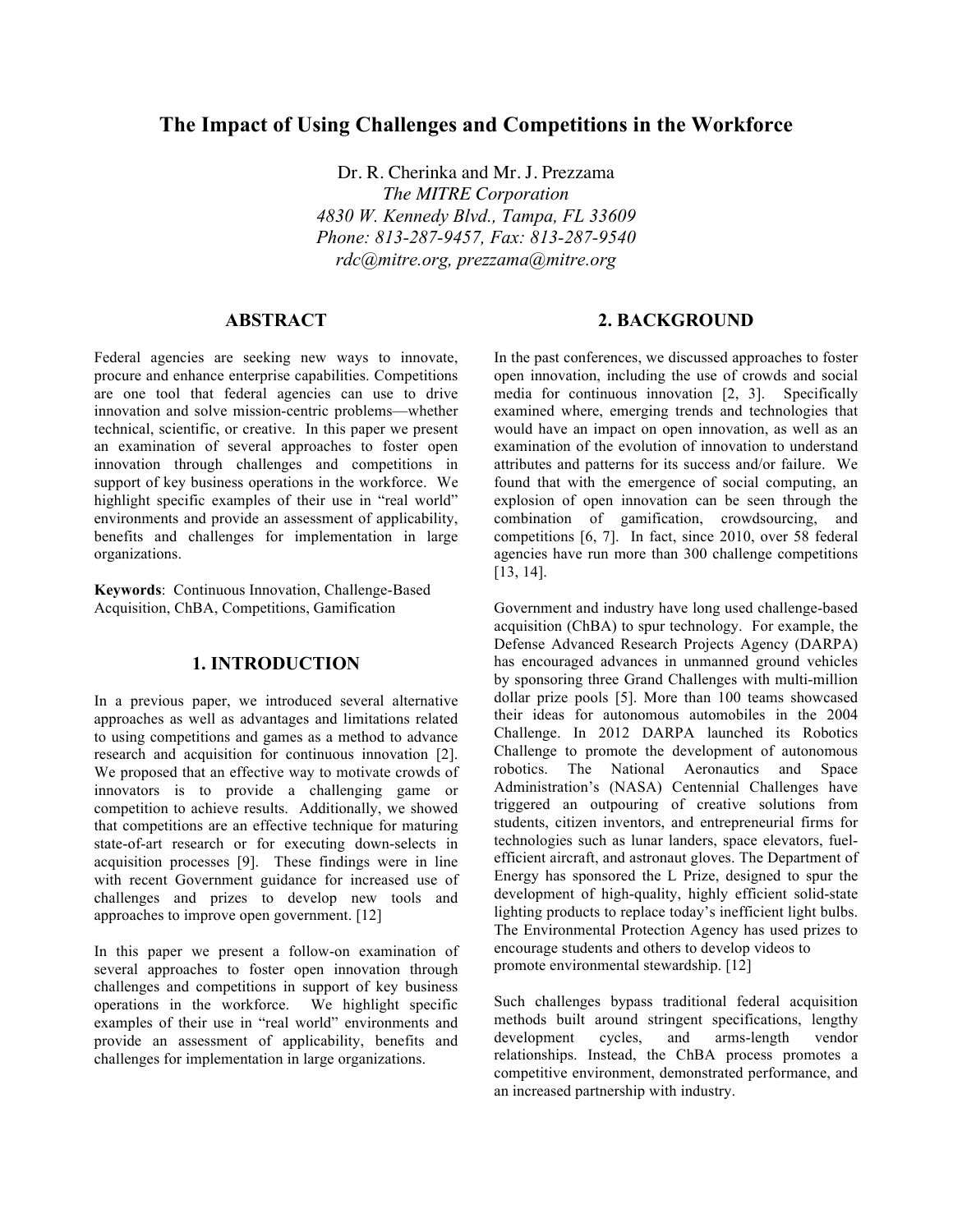In recent years, MITRE has collaborated on ChBA initiatives to promote advances in improvised explosive device detection and network integration evaluation [8]. We're working with our sponsors to continue to integrate ChBA into their acquisition processes, policies, and guides. MITRE is also partnering with other Government customers to support the wider use of challenge-based acquisition [1]. In this paper, we will focus on the use of challenges and competitions, and how they can be used to foster a robust acquisition strategy.

## **3. THE POWER OF THE CHALLENGE**

Traditional acquisition processes often require a deep understanding of requirements and a profound knowledge of the potential solutions that are available in the market place. Traditionally federal acquisition approaches tackle this challenge by conducting a market analysis prior to formal acquisition activities. The results of these analyses are then used to scope the technical procurement approach. There are instances when the lack of understanding of the potential solution space may preclude the development of a market analysis. In these cases, the use of challenges or competitions has proven useful. Some have even chosen to conduct ChBAs in a contest-like manner to encourage greater innovation and private sector participation, when the payment of a prize is for a good or service for the benefit of the government. At its core, the use of ChBA, allows the government to communicate its needs through challenges that are analogous or identical to a desired capability. Then, industry would respond to the challenges without extraneous constraints. In turn, these challenges can abstract away irrelevant concerns and can in many cases be substitutes for loose requirements [11].

In our experience, we have observed the use of such methods in support of common business operations throughout the workforce:

- Innovation: seeking to spark new ideas to hard problems.
- **Acquisition**: seeking new ways to acquire capability.
- **Capability Assessment and Evaluation**: Assessing user experience or functional utility and readiness of products and capabilities.
- **Hiring Qualified Employees**: seeking new approaches for finding and evaluating high quality candidates, conducting interviews and hiring to build corporate talent pipelines.

The basis for ChBA can be found in the application of game theory, or "gamification" [10]. Gamification is the

use of game thinking and game mechanics in non-game contexts to engage users in solving problems. Gamification has been studied and applied in several domains, such as to improve user engagement, physical exercise return on investment, data quality, timeliness, and learning. A review of research on gamification shows that most studies on gamification find positive effects from gamification.

### **4. EXAMPLES IN THE WORKFORCE**

There are many examples in literature of organizations using challenges and competitions [4]. In this section, we provide several examples based on our personal experience of using such methods in support of key business operations in the workforce, specifically in the Government or our own organization, MITRE.

**Innovation**: The following are example highlights a Government project seeking to spark new ideas to hard problems.

Challenge.gov is a government challenge framework administered by the US General Services Administration (GSA) and based on the commercial Challengepost.com technology [13, 14]. Challenge.gov is a collection of challenge and prize competitions, all of which are run by more than 50 agencies across federal government. These include technical, scientific, ideation, and creative competitions where the U.S. government seeks innovative solutions from the public, bringing the best ideas and talent together to solve mission-centric problems.

The Challenge.gov platform provides a central, online space for agencies to post challenges, and at the same time, allows the public to find federal challenges. This is the one-stop repository for the public to discover and engage with federal agencies that are running crowdsourcing competitions. As part of this, the Ideation competition platform is designed for agencies to host crowdsourcing contests that solicit ideas and concepts from the public. All of these competitions are listed on challenge.gov.

**Acquisition**: The following example highlights a Special Operations Command (SOCOM) Government project using challenges and open innovation as part of seeking new ways to acquire capability.

SOCOM has a long-term goal to develop technologies to meet Special Operations Forces (SOF) mission requirements. The Tactical Assault Light Operator Suit (TALOS), is a vision to integrate science and technology (S&T) capabilities into an integrated suit that better protects a warfighter and/or first responder. The intent is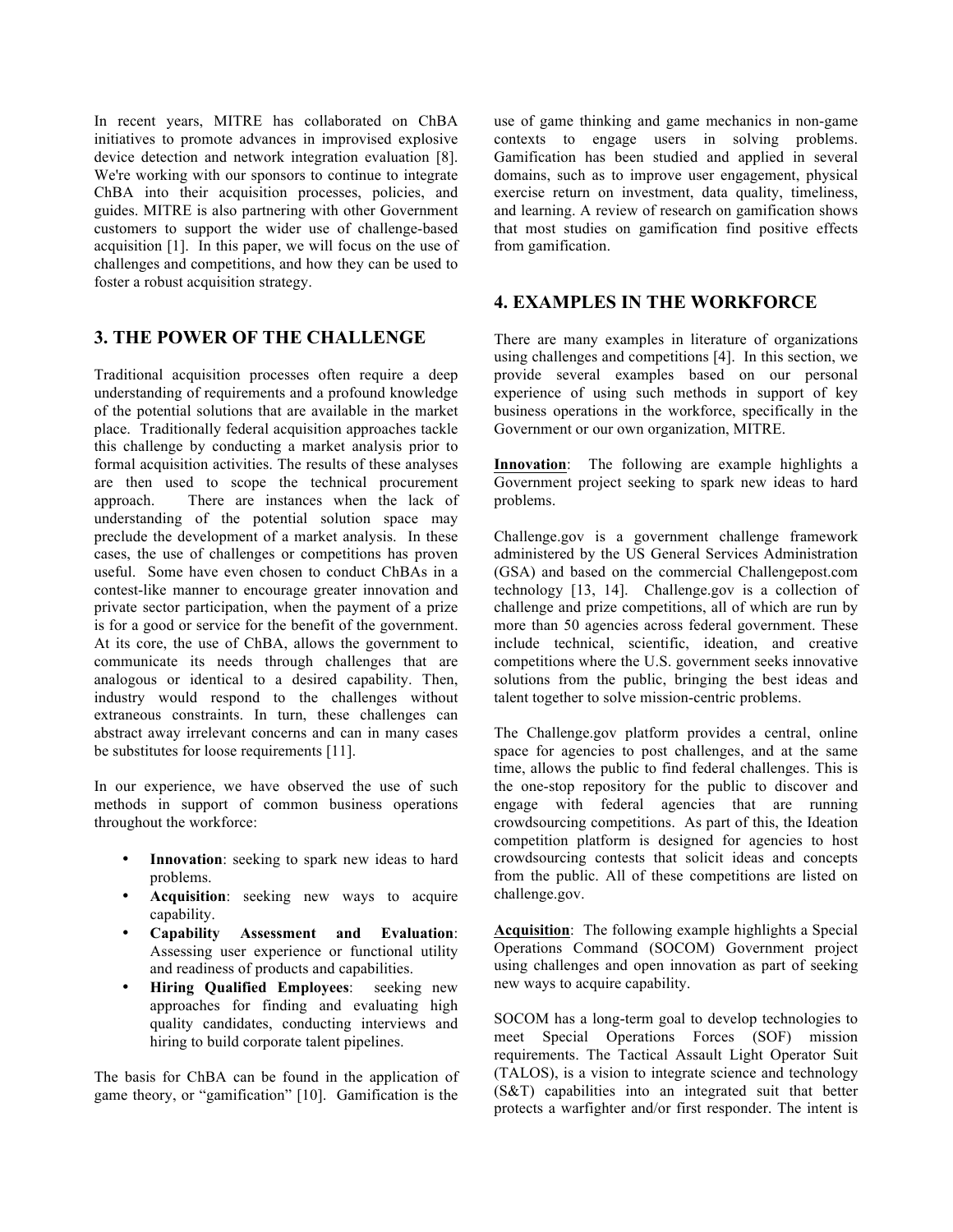to accelerate the delivery of these innovative capabilities to the warfighter. Prior studies and analysis have determined a number of technical challenges exist that require improvements in equipment for future missions, such as 1) balancing the trade space between weight, protection, power, mobility, 2) cost, and 3) system component integration. A TALOS suit would comprise layers of smart material, sensors, communications radios and other capabilities for better enabling and protecting soldiers during combat situations [16]. Example technologies being explored include, but are not limited to advancements in:

- Advanced Armor
- Mobility/Agility
- Situational Awareness (SA)
- Light/Noise Disciplines<br>Command, Control,
- Command, Control, Communications & Computers (C4) Integration
- Individual user helmet displays
- Power generation and management
- Thermal management of suit occupant
- **Medical Services**

The Government is seeking innovations from industry, academia, individuals, and Government Labs capable of providing the design, construction, and testing of TALOS related technologies. It is an interactive process designed to assess the viability of technologies while simultaneously refining user requirements. They are using Google hangouts, monster garage "hackathons", and technology workshops to motivate the entire community to team and work together throughout the innovation process. As solutions mature, the most viable options will be selected as the reference implementation for acquisition.

**Capability Assessment and Evaluation**: The following example highlights the use of challenge events by a Government Intelligence Community Sponsor to assess user experience or functional utility and readiness of products and capabilities.

By using challenge events, vendors can show that they understand and can demonstrate the capability sought by the Government. Vendors are asked to prove the technical applicability and user functionality of their solutions to fill the Government need based on the outcome of the challenges. The overall challenge itself is typically compromised of one or more events that exercise various aspects of a solution, such as an Interfaces, Usability and Security.

In this example, the Government used an Interface Challenge to perform a Technical Assessment of the

vendor's ability to successfully integrate their solution into a Government's virtual test environment, and demonstrate their technical ability to integrate and perform necessary functionality based on the criteria established by the government. The Government then conducted a Usability Challenge focused on evaluating a User Assessment of a vendor's ability to demonstrate their solution in the Government's virtual test environment while proving operational capability through user driven scenario based execution. The intent of the Usability Challenge is to determine if the solution is functionally relevant, performs efficiently and is aesthetically appropriate from a user perspective based on predetermined user scenarios. Finally, the Government also conducted an Operational Security Challenge to perform an Information Assurance (IA) Assessment of the vendor's ability to integrate their solution into the Government's operational test environment and prove compliance with the Government policy and security requirements. The use of commercial cloud services and formal usability testing methods (e.g. Morae and standard surveys) were used to capture user experience. The results from all events are being used to evaluate and select the capabilities and how to use them.

**Hiring Qualified Employees**: The following example highlights MITRE's Cyber Capture the Flag (CTF) competition [15], a corporate initiative aimed at adopting new approaches for seeking and evaluating high quality candidates, conducting interviews and hiring to build corporate talent pipelines.

The world today is hypersensitive to cyber security issues and as such employers are seeking expertise to help meet the demands on protecting their corporate assets. Finding high quality candidates for a cyber talent "pipeline" can be a challenge. Many potential employees claim to have knowledge relating to this field, made apparent by the abundance of certification acronyms present on many resumes. In order to better assess this field of applicants, it is believed that the interview process can be streamlined through the process of gamification, whereby applicants are asked to prove their technical abilities by competing in a hands-on capture-the-flag (CTF) style competition.

Using gamification as a hands-on interview will enable potential employers, especially within MITRE, to quickly identify top talent in the field of cyber security, allowing the corporation to maintain its high standards for hiring. The CTF is an annual nationwide cyber competition for high school and college students, where teams compete to solve realistic cyber problems in order to gain ranking in the game. Student performance is measured throughout the game and used as part of the evaluation process. Top teams and students win scholarships, training and intern job offers. The use of this system to hire talented,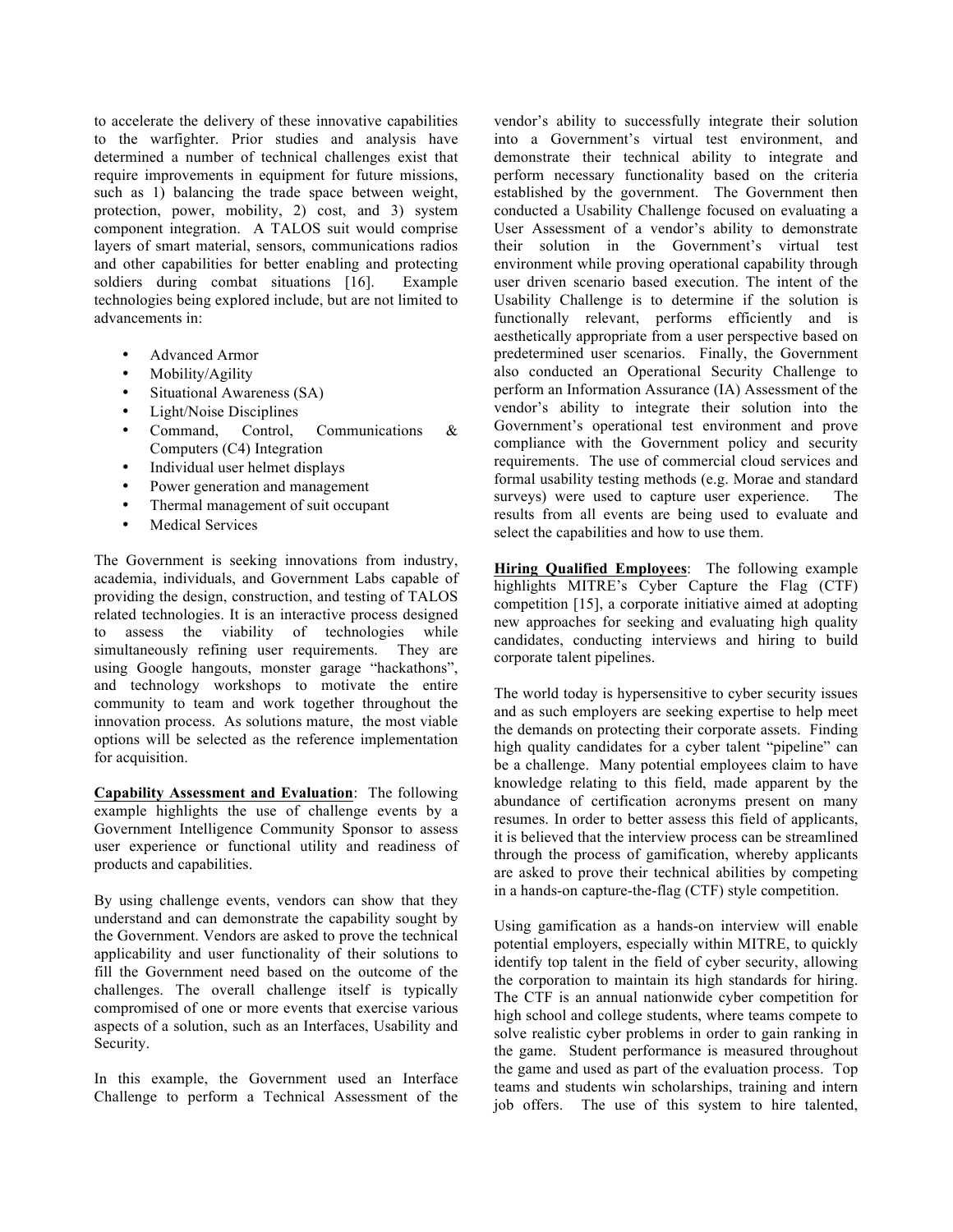knowledgeable employees would greatly increase the Assured Computing core competency area of the organization.

## **5. RETROSPECTIVE**

In this section, we briefly discuss our assessment of potential benefits and challenges associated with utilizing competitions and challenge events in the work environment.

As discussed previously in [2], there are numerous challenges to innovation, related to idea generation and solution development, sponsorships and funding, scalability, customer outreach, competition and timeliness.

To address these innovation challenges, competitions and challenges are one tool that federal agencies are using to drive innovation and solve mission-centric problems whether technical, scientific, or creative. As discussed in [12], some of the potential benefits include:

- Establishing an important goal without having to choose the approach or the team that is most likely to succeed;
- Paying only for results;
- Highlighting excellence in a particular domain of human endeavor to motivate, inspire, and guide others;
- Increasing the number and diversity of the individuals, organizations, and teams addressing a particular problem; or promote the challenge to national or international significance;
- Improving the skills of the participants in the competition;
- Stimulating the private sector investment that is many times greater than the cash value of the prize;
- Furthering a federal agency's mission by attracting more interest and attention to a defined program, activity, or issue of concern; and
- Capturing the public's imagination and perception of what is possible.

We have seen our customers take the plunge into challenge-based procurement. In some cases such as TALOS, it makes a lot of sense since the general concept of the procurement is so complex and the solution space is widespread. Here, the ability to tap into the collective knowledge and experience of industry and academia in the form of technically compartmented challenges helps to displace the lack of information that may exist on the programmatic side.

Other customers have found ChBA processes to be more complex than expected. More traditional programs of record have attempted ChBA, only to revert back to more traditional approaches due to limitations and concerns expressed by their contracting and legal departments.

In some cases a happy medium was found by maintaining the traditional approach to the procurement solicitation process, while injecting key aspects of ChBA. In these cases, challenge problems were introduced and conducted as part of the overall solicitation proceedings.

We have found that there is no "best approach" to ChBA. Ultimately, the correct course of action will be dictated by the program/project in question. It's tolerance to technical scrutiny will have to be weighed against its need for innovative solutions.

# **6. CONCLUSIONS**

This paper presents an examination of several approaches to foster open innovation through challenges and competitions in support of key business operations in the workforce.

In particular, such approaches are appropriate for projects that can be characterized by one or more of the following properties:

- Rapid schedule demands or responding to an urgent requirement,
- Responds to incremental capability needs,
- Depends on emerging or uncertain technology,
- Seeks attention of non-traditional innovation sources,
- Expects a short product life cycle or rapid refresh rate,
- Requires simultaneous industry and Government solution discovery, or
- Wishes to pay only for results.

We have highlighted specific examples of their use in "real world" environments and provide an assessment of applicability, benefits and challenges for implementation in large organizations.

# **7. REFERENCES**

[1] MITRE Strategy for Challenge-Based Acquisition in the Government, The MITRE Corporation, http://www.mitre.org/capabilities/acquisitioneffectiveness/acquisition-initiatives/challenge-based-acquisition.